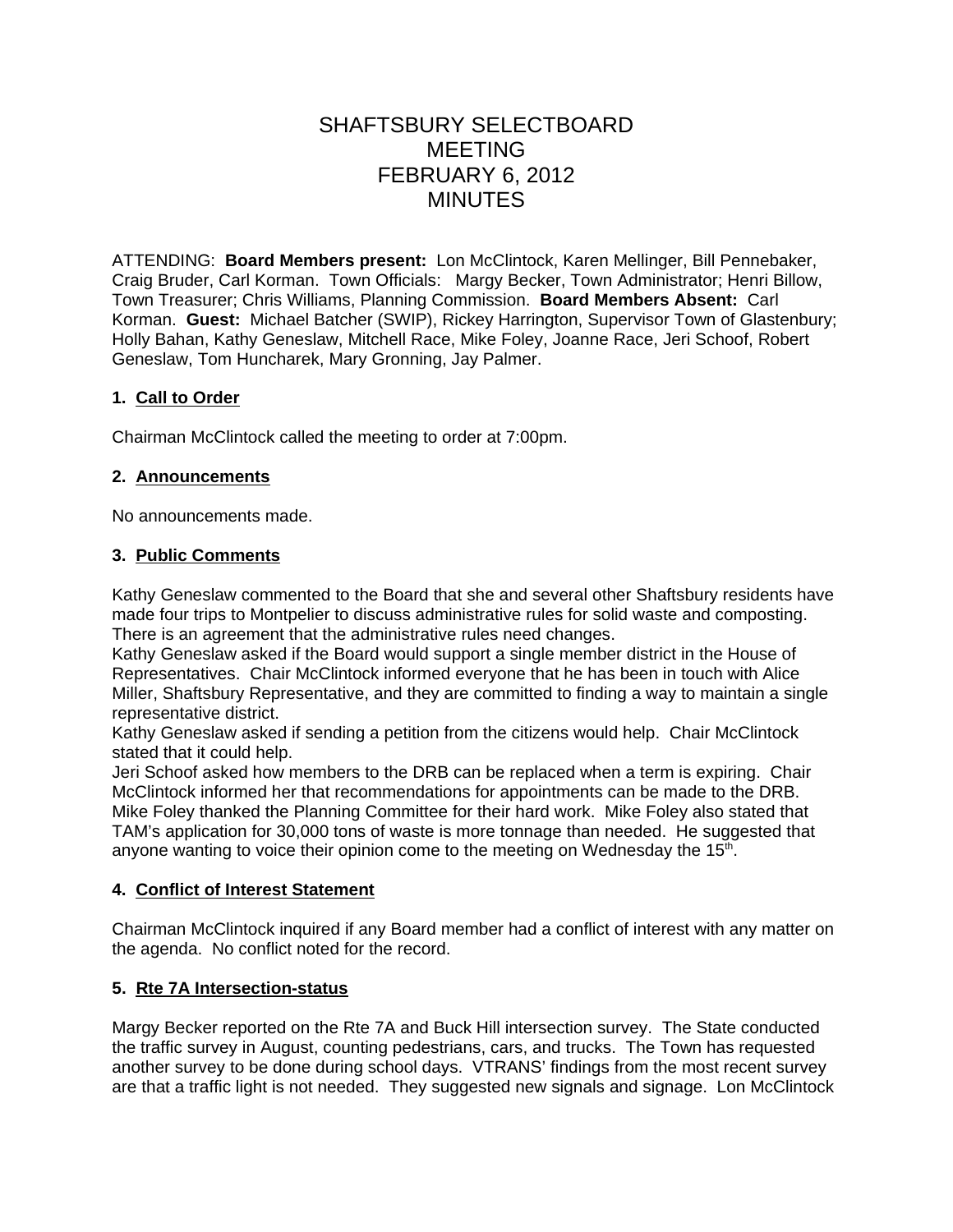asked the Town Administrator if she would organize a meeting with the School Committee and VTRANS.

# **6. Municipal Services to Glastenbury**

Mike Batcher introduced himself as the new representative from Bennington County Regional Planning Commission. He informed the Board that revisions are in process for the SWIP (Solid Waste Implementation Plan) program.

Rickey Harrington, Supervisor for Glastenbury, presented the Board with a Letter of Understanding for Municipal Services. The Board Members and Rickey Harrington discussed fairness issues and services each Town provides the other.

The Board agreed to sign the Letter of Understanding with the addition that winter maintenance would be contracted with the State of Vermont and renewal will be every two years.

### **7. Current Budget Year-Report**

Henri Billow, Town Treasurer, reported on her projections for year-end cash flow. Her current estimate of total cash and estimated revenue for the year is \$592,095 minus anticipated budget expenses of \$492,736, leaving a possible \$99,279 year end surplus.

### **8. Zoning Amendments-status report**

Chris Williams agreed with the Town Administrator's records that the Selectboard had sent the Home Occupations zoning amendment and Sign Ordinances back to the Planning Commission for further review. These are still pending before the Planning Commission.

The Selectboard discussed water supply-septic isolation distance requirements now imposed by the State. State Rules have opened up the possibility that development activities of one landowner could encumber property of a neighbor. The Selectboard considered whether to incorporate language into the zoning bylaw to address this problem, even though the State regulates isolation distances. It was agreed with Mr. Williams that there would be no language inserted into the zoning bylaw.

It was agreed the Selectboard will warn a second public hearing on proposed Open Space Amendments after the Selectboard's organizational meeting in March.

Chris Williams asked that the Selectboard also hold a hearing on proposed zoning amendment concerning Pole Barns. The Board agreed to do so. Mr. Williams will forward this language to the Town Administrator.

Section 4.1.1.4.6 of the Zoning Bylaw was amended by the Selectboard upon adoption of Adaptive Re-Use of Motel Properties language. The version of the language that was adopted (dated 1/25/11) will appear as an attachment to these minutes. Chris Williams agreed to forward the amendment to the DRB Chairman. The Zoning Bylaw has not been reprinted yet with said amendment.

A public hearing on an additional minor zoning amendment (enclosure of pole barns) will be warned for a March Selectboard meeting.

Kathy Geneslaw reported on two pieces of legislation in the Senate and House. Chris Williams will look at right-of-way laws.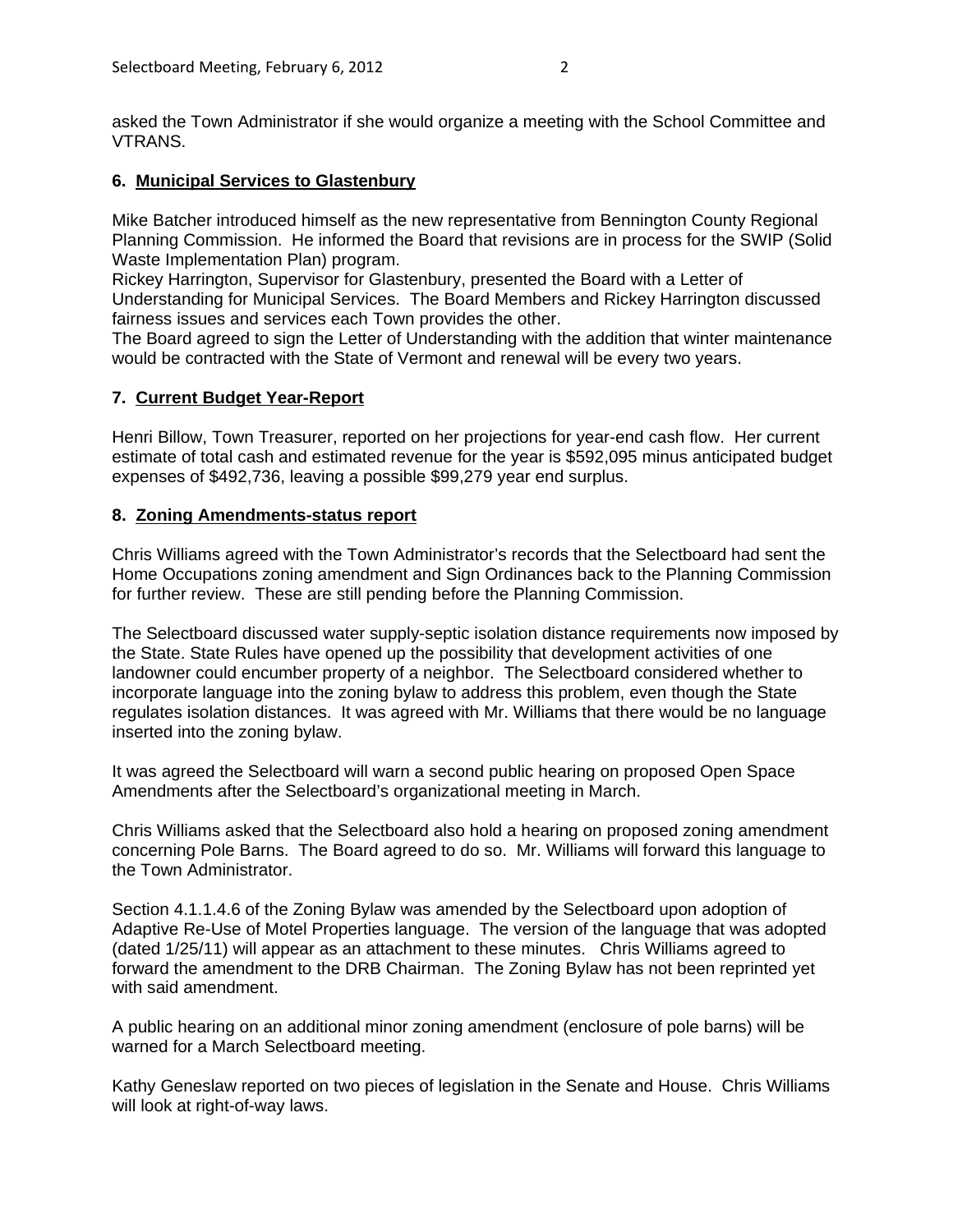### **9. Listers' Certificate of No Appeal or Suit Pending**

Tabled until next meeting.

#### **10. New Town Garage-status report**

There is a request for proposals from engineering firms. There will be a pre-bid visit next Wednesday, February 15. Margy Becker shared information regarding the process of obtaining water and waste water permits.

### **11. Computer Network-status report**

There is nothing further to report on the computer network status. The next step in this process is to solicit an additional bid for network installation.

### **12. Town Administrator Report**

Margy Becker informed the Board that Town Officials in Cole Hall have begun discussing incorporating the Treasurer's office into the Town Offices, but that no floor plan has yet been agreed upon. Henri Billow agreed she will help with the transition. The Board will meet with Henri Billow on Monday, February 13<sup>th</sup> at 6PM.

The Highway Crew is busy with maintenance.

The cemetery Committee is going out to bid on mowing.

Eagle Scout, James Mazzola, has installed a split rail fence at the Center Cemetery.

#### **13. Other Business**

Craig Bruder has spoken to the Sheriff about the break-ins occurring in Shaftsbury. The Sheriff's Department will focus on the area were they have been occurring. Some precautions for citizens to take are locking doors to home and car; clearly identify your property for the Sheriff and other services. If out of town for an extended period notify the Sheriff Department.

#### **14. Approval of Minutes**

**Karen Mellinger made the motion to approve minutes for January 19, 2012 with changes to item #5, delete Howard Park and add all Town Parks. Craig Bruder seconded. Motion carried 4-0.**

Minutes for January 23, 28, and 30 were tabled.

#### **15. Approval of Warrants**

PAYROLL WARRANT PR#31 IN THE AMOUNT OF \$8,019.07. **Karen Mellinger made the motion to approve payroll warrant PR#31 in the amount of \$8,019.07. Craig Bruder seconded. Motion carried unanimously.**

#### CHECK WARRANT #W33 IN THE AMOUNT OF \$996.07

**Craig Bruder made the motion to approve check warrant #W33 in the amount of \$996.07. Bill Pennebaker seconded. Motion carried unanimously.**